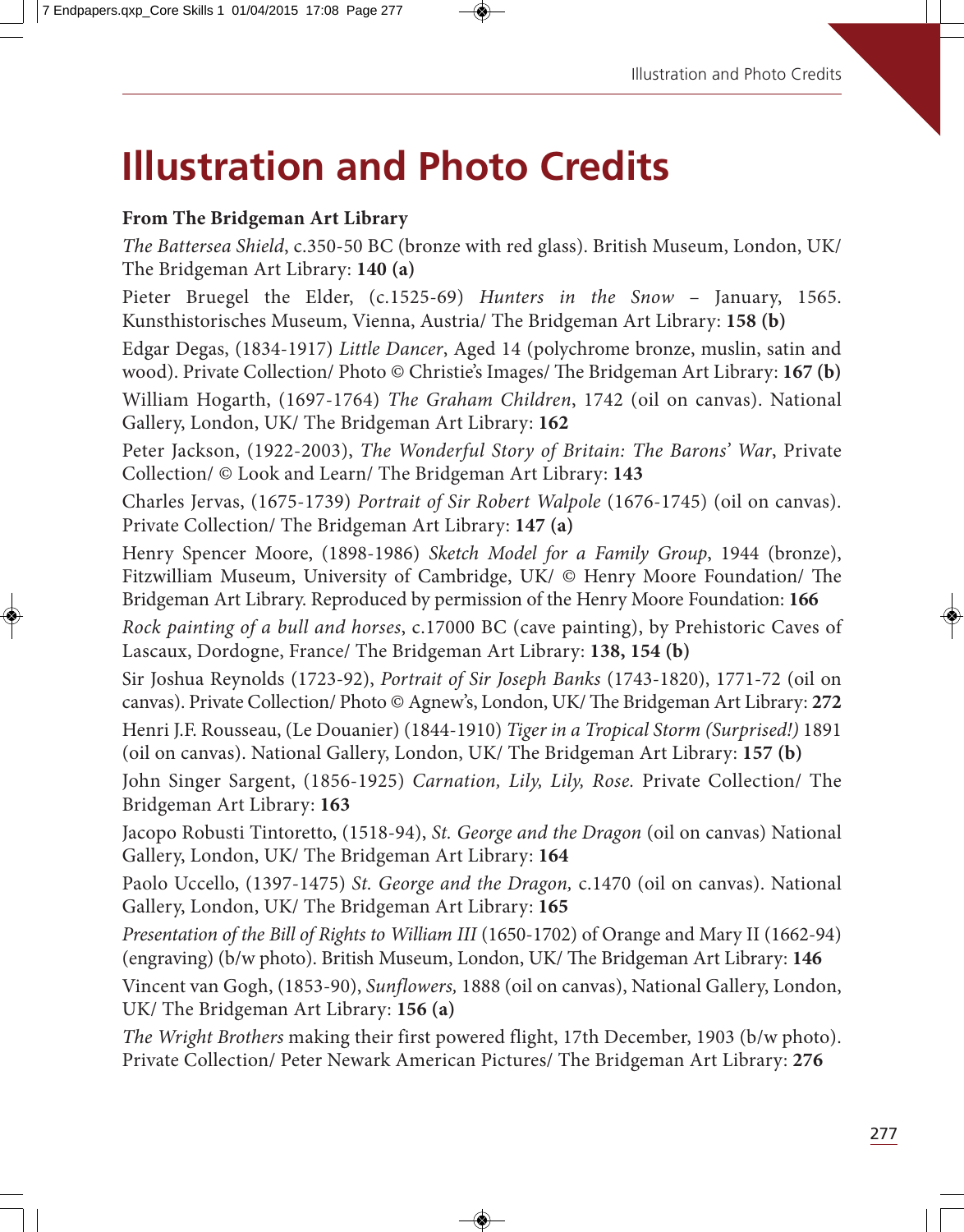#### **From other sources:**

Pierre Bonnard (1867-1947), Le Déjeuner (The Luncheon), Oil on canvas, National Gallery of Ireland Collection. © ADAGP, Paris and DACS, London 2011 Photo. © National Gallery of Ireland: **161**

Quentin Blake from 'Boat' by Michael Rosen from Mustard, Custard, Grumble Belly and Gravy, illustrated by Quentin Blake text copyright © Michael Rosen 2006, image copyright © Quentin Blake, 2006 reprinted with permission from Bloomsbury Publishing Plc.: **28, 29** C.C.I: **8 (b, c)**

Laurence Cendrowicz: **91**

Charles West Cope (1811–1890) Speaker Lenthall asserting the privileges of the House of Commons when Charles I came to arrest the five members, 1866 (waterglass painting). (c) Palace of Westminster Collection, **144**

Paul Collicut: **141**

Chuck Fishman/The Image Bank/ Getty Images: **129 (a)**

A.S Forrest from 'Our Island Story' by H.E. Marshall, first published 1905; republished Civitas/Galore Park 2005: **108, 140 (b), 142**

Antony Gormley, Angel of the North, 1998 (photo), Gateshead, Tyne and Wear, UK / © the artist. Photo: Colin Cuthbert, Newcastle. Courtesy White Cube: **170**

Julie Grant: **244 (a), 245 (a, c)**

Steve Henry: **11, 122 (b), 139 (a), 157 (a), 158 (a), 159 (b), 174 (a), 178, 180 (a, b), 181, 187 (a), 197, 199, 200, 201 (a, b), 202, 203 (b), 204, 205, 206, 207, 208, 209, 210 (a, b), 211, 212, 213 (a, b), 214 (a, b), 216, 217, 219, 220, 221, 223 (a, b), 224, 225 (a), 226, 227, 228, 229 (a, b), 230, 233, 235, 236, 237 (a, b), 238, 248, 251, 254 (b), 269 (a, b)**

Barbara Hepworth, 'Infant' (wood) © Bowness, Hepworth Estate; image © Tate, London, 2011: **167 (a)**

David Hockney, A Bigger Splash, 1967, Acrylic on canvas 96 x 96 © David Hockney Collection, Tate Gallery, London. Image © Tate, London, 2011: **159 (a)**

Luke Jefford: **7, 8 (a), 259**

Bob Kirchman: **119, 120, 121 (b), 122 (a), 124 (a), 125 (a), 126, 128 (a), 130, 132 (b), 133 (b), 134.**

Bob Kirchman and Kristina Riley: **123, 135, 137**

Vaim Kozlovsky/Shutterstock, **270**

Kenneth G. Libbrecht: **258 (b)**

Richard McGuire Photo, **129**

Gail McIntosh: **24 (b), 25 (a), 30 (c), 31 (a), 38 (b), 39, 40, 42, 43, 44 (a, b), 45, 46, 47, 51, 53, 54 (a, b), 56, 57, 59, 66, 68, 71, 73, 82, 83, 84, 86, 88, 97, 102, 105, 114, 118, 154 (a), 196, 225 (b), 231, 243 (a, b), 244 (b), 245 (b), 246, 249, 250 (a), 252, 254 (a), 255 (b), 256 (b), 257 (a), 264, 265, 270 (b), 271**

Joan Miro, Peinture [Painting], Scottish National Gallery of Modern Art. © Succession Miro/ADAGP, Paris and DACS, London 2011: **160**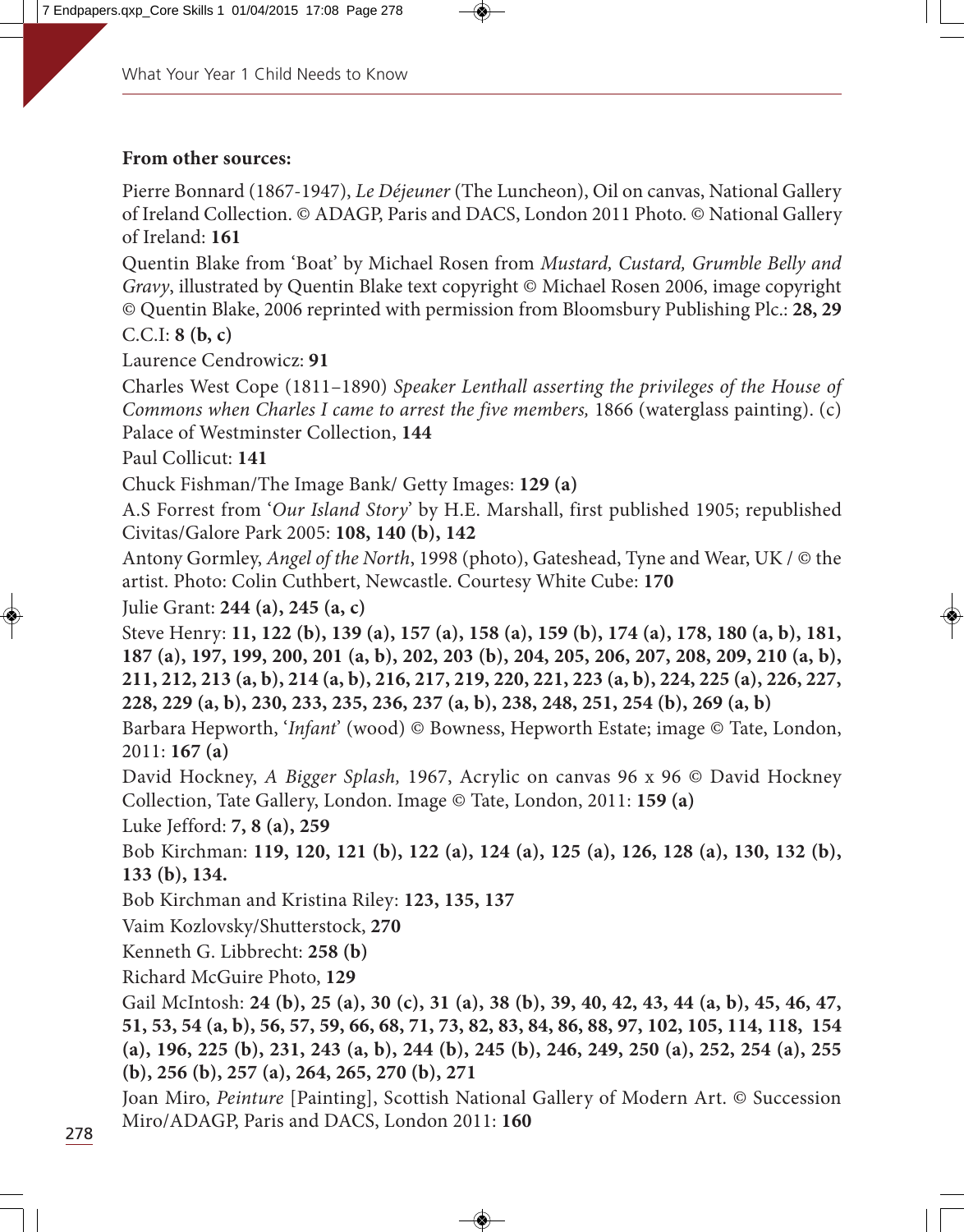Mark Otton, **i, iii, 1, 115, 149, 171, 193, 239**

Phormium tenax, New Zealand flax © Natural History Museum, London: **273** Photos.com: **119 (a), 121 (a), 124 (b), 125 (b, c), 127 (a, b), 128 (b), 129 ( c), 131 (a, b), 132 (a), 133 (a, c), 139 (b), 155 (b), 169 (b), 175 (b), 176, 242 (a, b), 250 (b), 253 (a, b), 255 (a), 256 (a), 257 (b), 258 (a), 260, 261 (d), 262, 266 (a, b), 267** Hedgehog by Abby, Robin and Aurora Cox 2011 © Jo Saxton: **168** Snail Collage, Image reproduced by permission of Abby Cox, 2009 © Jo Saxton: **156 (b)** Jo Saxton (with thanks to the children of St. Matthew's School, Westminster): **151** John Stillwell/PA Wire: **147 (b)** E.H. Shepard from 'Pooh Goes Visiting and Gets into a Tight Place' from Winnie the Pooh by A.A. Milne, Copyright © The Estate of E.H. Shepard: **93, 94** Robert Whelan: **166 (a), 169 (a)** Thinkstock: **263**

# **Text Credits and Sources**

# **Stories**

**'The Bremen Town Musicians'** adapted from Grimm's Household Tales by Jakob and Wilheim Grimm, translated from the German and edited by Margret Hunt, London: George Bell and Sons (1884)

**'Chicken Little'** adapted from The Remarkable Story of Chicken Little, Boston: Degen, Estes & Co. (1865), author unknown

'Cinderella' primarily adapted from the version by Charles Perrault, in The Blue Fairy Book, edited by A. Lang, London: Longmans (1889) and incorporating elements of the Brothers Grimm version from, Grimm's Household Tales by Jakob and Wilheim Grimm, translated from the German and edited by Margret Hunt, London: George Bell and Sons (1884)

**'Goldilocks and the Three Bears'** adapted from Famous Animal Stories edited by Ernest Thompson Seton, London: John Lane the Bodley Head Ltd. (1933)

**'King Arthur and the Knights of the Round Table'** adapted from Our Island Story by H. E. Marshall (1905) republished in 2005 by Galore Park in association with Civitas.

'King Midas and the Golden Touch' condensed and adapted from 'The Golden Touch', in A Wonder-Book for Boys and Girls by Nathaniel Hawthorne, Boston: Ticknor, Reed & Fields (1852)

**'Little Red Riding Hood'** adapted from Grimm's Household Tales translated from the German and edited by Margret Hunt, London: George Bell and Sons (1884)

**'Pooh Goes Visiting and Gets into a Tight Place'** from Winnie the Pooh by A.A. Milne, illustrated by E.H. Shepard. Text copyright © The Trustees of the Pooh Properties 1926. Published by Egmont UK Ltd. London and used with permission. Image © The Estate of E.H. Shepard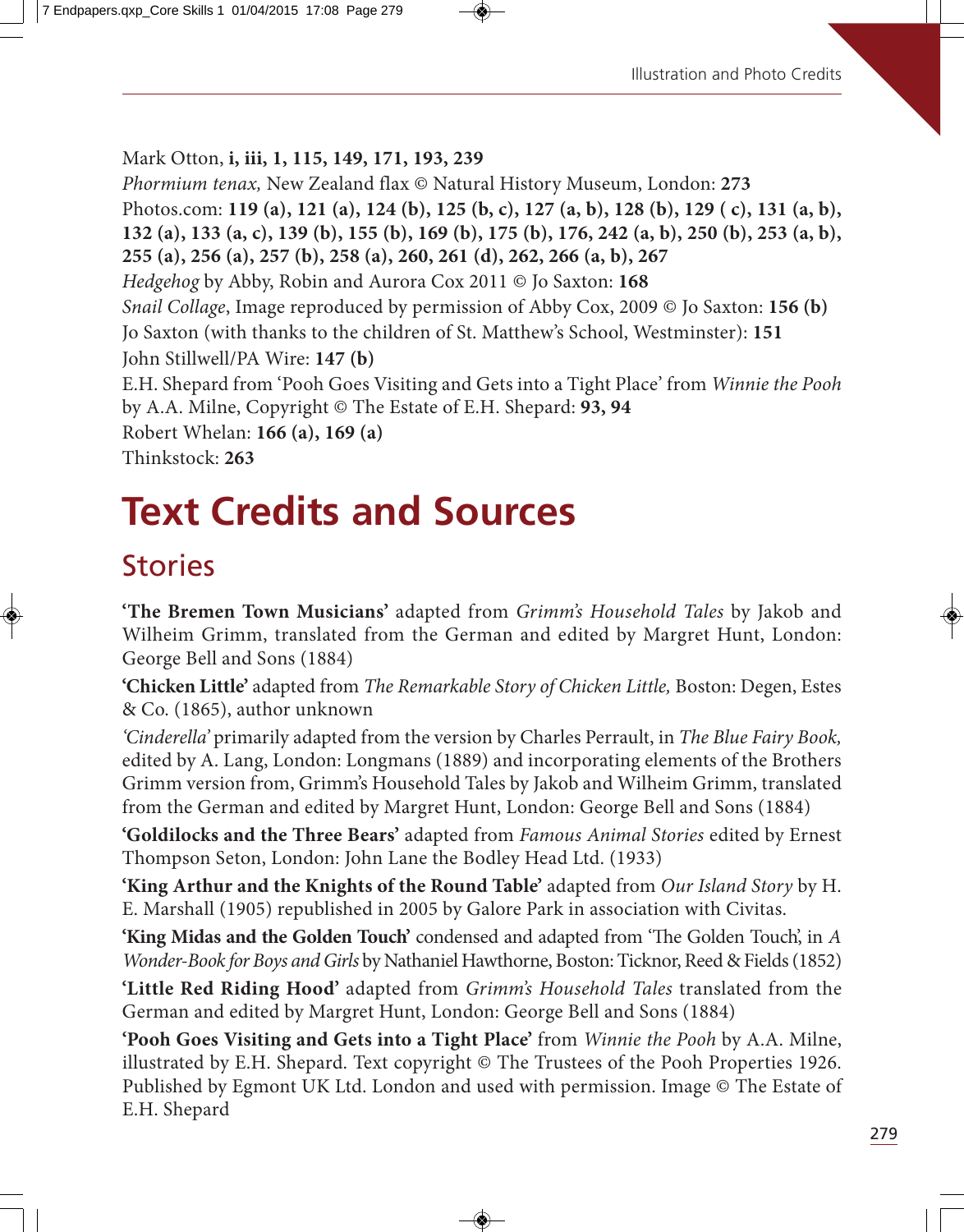**'St. George and the Dragon'** adapted from the original story of The Seven Champions by Richard Johnson (1596)

**'Snow White'** adapted from Household Stories from the Brothers Grimm translated by Lucy Crane, London: Macmillan and Co. (1886)

**'The King with Horse's Ears'** an original retelling based on many versions of this tale, including Legendary Fictions of the Irish Celts by Patrick Kennedy, London: Macmillan (1866)

**'The Tiger, The Brahmin and the Jackal'** adapted from Famous Animal Stories edited by Ernest Thompson Seton, London: John Lane the Bodley Head Ltd. (1933)

'The Three Billy Goats Gruff' adapted from Popular Tales from the Norse by Peter Asbjorsen translated by Sir George Webbe Dasent, Edinburgh: David Douglas (1903)

**'The Three Little Pigs'** condensed and adapted from 'The Story of the Three Little Pigs' in English Fairy Tales, retold by Joseph Jacobs, London: David Nutt (1892)

**Tug-of-War:** an original retelling based on many versions of this tale

**The Ugly Duckling:** adapted from the original story by Hans Christian Andersen and translated Alfred Wehnert, London: Bell and Daldy (1866)

**The Velveteen Rabbit** by Margery Williams. First published in Great Britain in 1922. Published by Egmont UK Ltd. London and used with permission

**The Wolf and the Seven Little Kids:** adapted from Grimm's Household Tales by Jakob and Wilheim Grimm, translated from the German and edited by Margret Hunt, London: George Bell and Sons (1884)

# Poetry

**'I Do Not Mind You Winter Wind'** from It's Snowing! It's Snowing! by Jack Prelutsky © 1984 by Jack Prelutsky. Used with permission of HarperCollins Children's Division.

**'The More It Snows'** from The House at Pooh Corner by A.A. Milne. Text copyright © The Trustees of the Pooh Properties 1926. Published by Egmont UK Ltd. London and used with permission. Image © The Estate of E.H. Shepard

**'Boat'** by Michael Rosen from Mustard, Custard, Grumble Belly and Gravy, illustrated by Quentin Blake. Text copyright © Michael Rosen 2006, image copyright © Quentin Blake, 2006 reprinted with permission from Bloomsbury Publishing Plc.

While every care has been taken to trace and acknowledge copyright, the editors tender their apologies for any accidental infringement where copyright has proved untraceable. They would be pleased to insert the appropriate acknowledgement in any subsequent edition of this publication.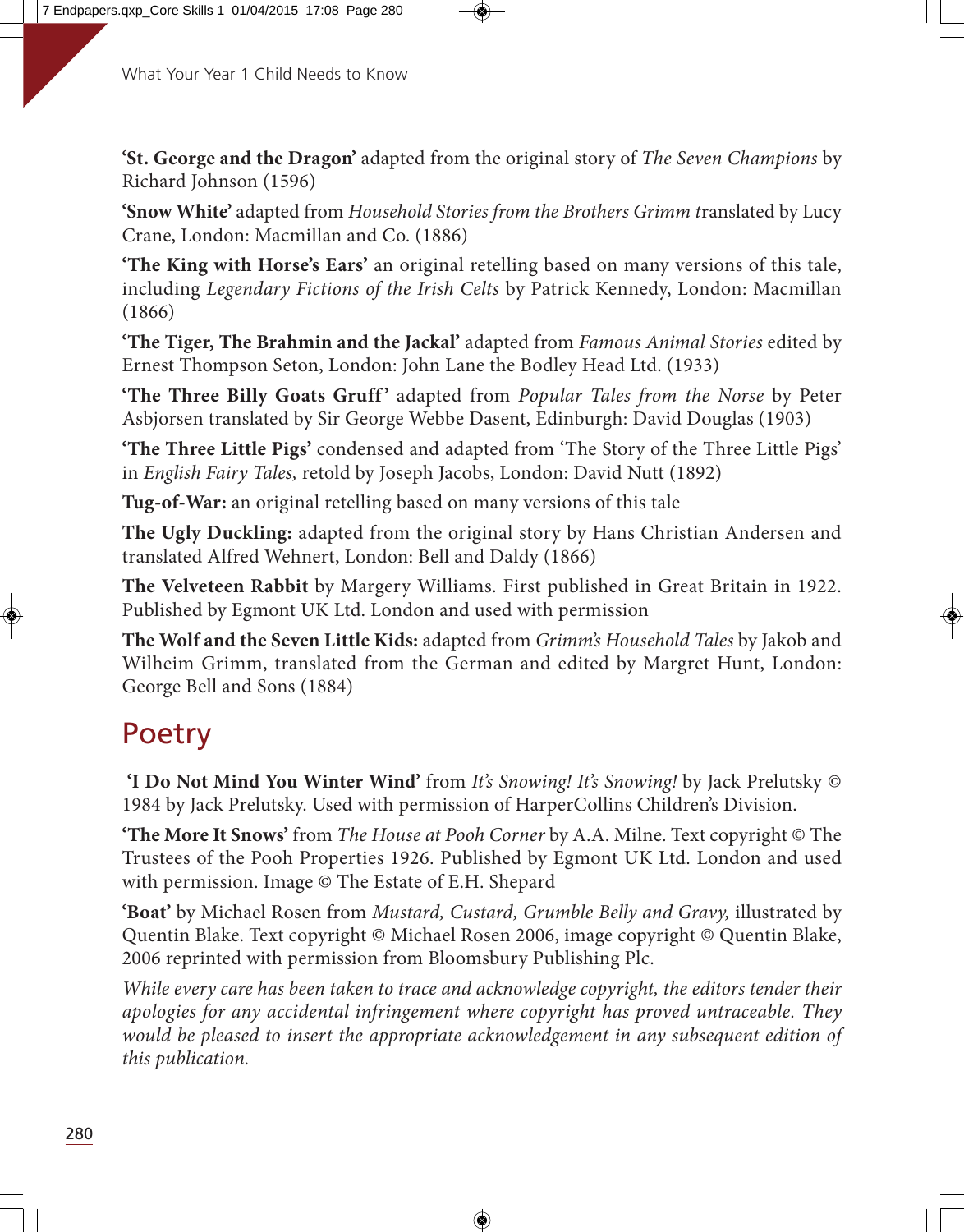# **Index**

# A

Acorns, **113, 244** Act out, **19** Activities, art. See Art activities listening, **9** maths, **196–238** music, **173–191** poetry, **20, 21** read-aloud, **18–19** importance of, **6, 12, 20, 222** science. See Science activities, Adams, Marilyn Jager, **3** Addition, **222–223, 225** Aeroplanes, **275–276** Aesop's fables, **39–42** Africa, folktales from, **71–73** Goodall, Jane, and **273–275** Serengeti in, **127** Air plants and, **247–249** temperature of, **138, 254** trees and, **266** wind and, **255**

Alligators, **128** Alphabet books, **14** Alphabetic principle, **9** Aluminium cans magnets and, **271** recycling of, **268** Amazon River, 131 America. See North America; South America; United States of America, Anacondas, **131** Andersen, Hans Christian, **65** Andes Mountains, **130, 131** Angel of the North, The, **169–170**  Animals, **261–263** acting out, **176** in Africa, **126, 127** in Antartica, **133** in Australia, **132, 133** in North America, **129** in South America, **130, 131** crops and, **251** forests and, **266** on maps of different continents, **124, 125, 126, 128, 130, 132, 133** music and, **176, 180**

people compared with, **153** as pets, **262** sight in, **264** and their babies, **263** wild versus tame, **261, 262** see also specific kinds Antarctica, **133** Anteaters, **131** Antelopes, **127** Apes, **273–275** Apple tree, **244, 253** Arrows, **140** Art, **149–170** activities in. See Art activities clay (working with), **154, 168** colours in, **154–159** drawing and, **52, 154, 273** lines in, **159, 160** looking at, **151** painting and. See Painting resources for, **151, 152** sculpture and, **166–170** Art activities, **154, 157, 164** Artists, **52, 153**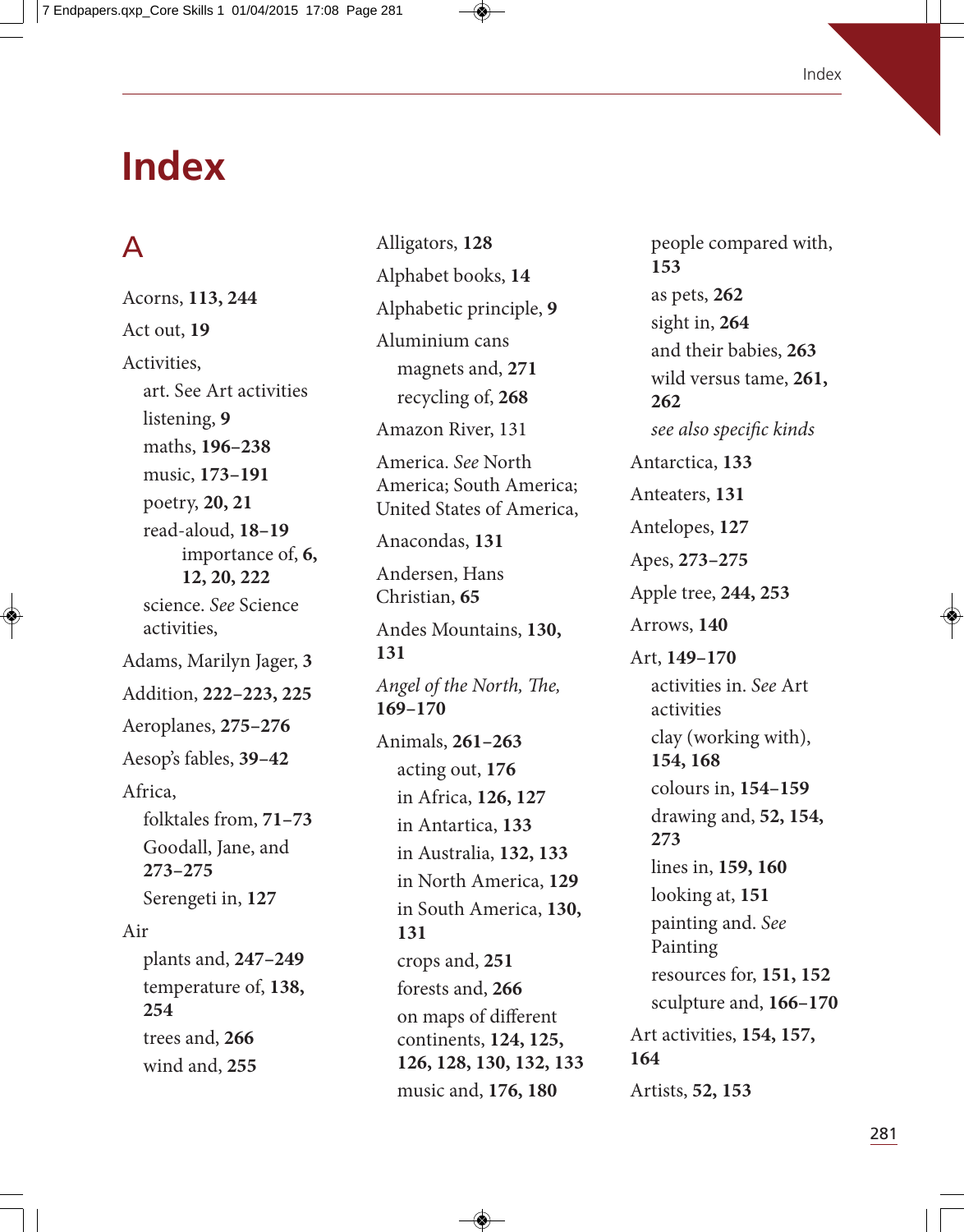#### Asia, **120, 124**

Association for Science Education, **241** Atlantic Ocean, **128**

Wright Brothers and, **275, 276** Australia, **120, 132, 133** Authors, **91** Autumn, **251, 252**

#### B

Babes in Toyland, **176** Babies animal, **263** human, **263** Badger, **261** Baily, E. H., **169** Banks, Joseph, **272–273** Barley, **250** Baths, **265** Bats, **131** Beaches, **155** Beans Seed and plants of, **249** See also Green beans Bears, **124, 129**, koalas and, **133** Bees, **264** Bigger Splash, A, **221** Bingo, **221**

Biographies, **272–276** Birds, **263** See also Eagles; Robins Blizzards, **258** Blocks (building with), **154, 200–201, 211, 218** Body, taking care of your, **265** See also Human body Bonnard, Pierre, **160–161** Books about animals, **242** colouring, **152** counting, **195** about mathematics, **195–6** about music, **173, 174** paper for, **266** about science, **242** See also Fiction; Literature; Nonfiction; Poetry Branches (of tree), **243** Bread, **249** Brer Rabbit tales, **71** Broccoli, **250, 251** Bronze Age, **140** Brothers Grimm, see Grimms' Fairy Tales Bruegel, Pieter, **158** Brushing teeth, **217, 265** Buckingham Palace, **125**

Buildings, **125, 137, 148** See also Homes; Houses Bushes, **253**

## $\Gamma$

Cabbage, **243, 250** Cactus, **242** Calendar (reading), **233, 234** Camping out, **266** Canada, **129**, Cans (recycling of), **268** Capacity, measurement and, **226–234** Cardboard, **266** Carnation, Lily, Lily, Rose, **162–163** Carnival of the Animals, **176** Carrots, **243, 250** Cats, **261–265** Cattle, **250** See also Cows Celery, **250** Chall, Jeanne, **3** Cheetahs, **127** Chickens, **243, 250** Chimpanzees, **273–275** China, Great Wall of, **124** Churches, in Europe, **125**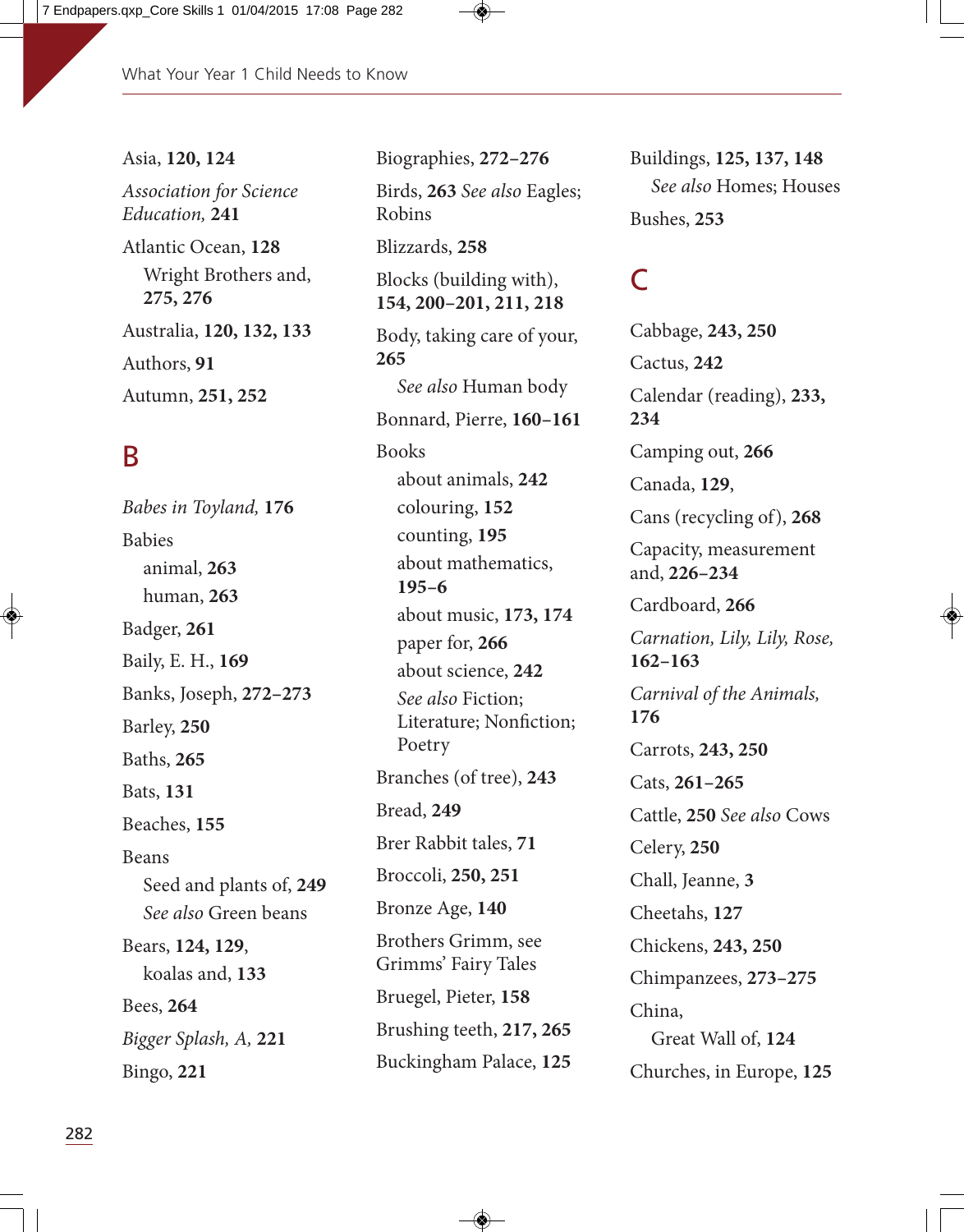#### Index

Circle, **199–203** 'City in the Clouds' (Machu Picchu), **131** 'Clapping to the beat', **177–178** Classifications, mathematics and, **196–203** Classroom environment, **6** Clay (working with), **151** Cleaning up our bodies, **265** our Earth, **267** Clock (reading), **232–233** Cloth, **243** Clothes, Recycling of, **267** See also Cloth Clouds, **254, 256** Coins, **209–210, 218–221** Cold weather, **251–252, 254** Colouring books, **152** Colours, **154–159, 160, 163,**  patterns and, **203** sight and, **264** sorting by, **197** Communication of chimpanzees, **274, 275** encoding and decoding for, **5**

by writing, **12** Comprehension, **17, 18** Conservation, **267** Consonants, **10** Continents, **120, 123-134** countries vs. **123** questions about, **134** Copper, magnets and, **270** Cotton, **243, 250** Counting, **204–218** of money, **209–210, 218–221** rhymes and games for, **208** 'skip', **214, 215** See also Addition; Mathematics Subtraction, **224, 225** Countries, continents vs., **123** flags of, **136** Cows, **243** Creative expression, **3–4** Crocodiles, **127** Cromwell, Oliver, **145, 168–9** Cutting and folding, **259** Cutting and pasting/gluing, **151, 152** Geometry and, **234–236** Cutting and stapling, **256**

#### D

Dairy farms, **250** Dance, **129, 173, 176** 'Dance of the Sugar Plum Fairy', **176** Dandelion, **243** Days of week/month, **233, 234** Declaration of Rights, **145–146** Decoding, **3–6** Listening skills and, **9** Deer, **266** Degas, Edgar, **167–168** Democracy, xv, **113** De Montford, Simon, **143** Deserts, **127, 128 Direction** east, west, north, south, **121–122** right and left, 238 wind and, **256–257** words of, **237, 238** Discussions, of history, **117–118** Dogs, **112, 114, 262** Hearing in, **264** Sense of smell in, **265** Drawing, **52, 151, 153** Paper and, **266** Drum, **174, 178, 179** Duckbill platypus, **132**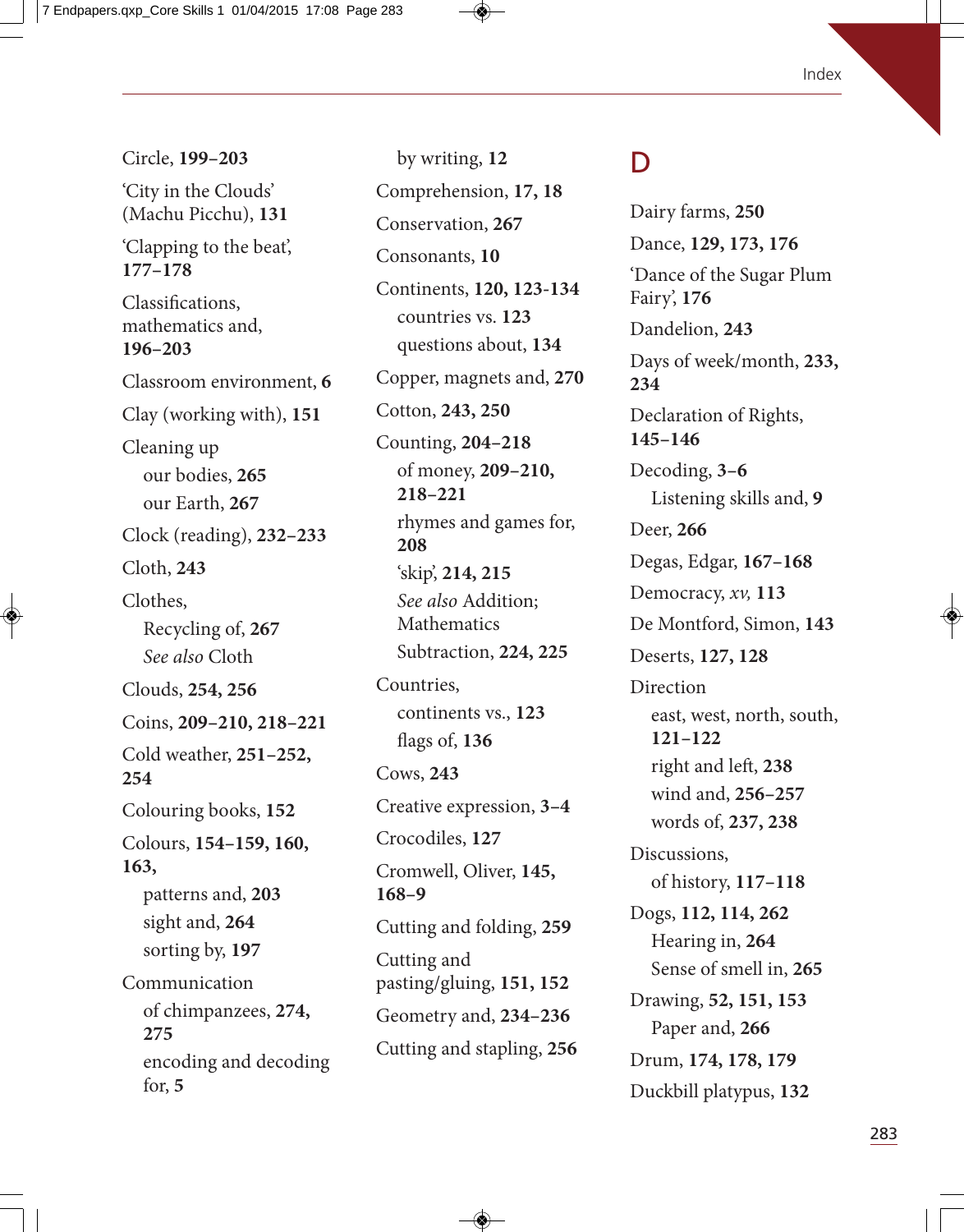#### E

Eagles, **261** Earth, **119** cleaning up our, **268** taking care of, **266–268** East, **121, 122** Eiffel Tower, **125** Electronic Keyboard, **181** Elephants, **124, 127** Encoding, **5** England, **135–6** flag of, **136** patron saint of, **103** English Civil War, **144– 145** Equestrian Portrait of King Charles I, **166, 168**  Europe, **120, 123, 125** Africa and, **126** Australia and, **132** Ice Age and, **137–138** North America and, **128–129** South America and, **130–131** Exercise, **265** Experience, **241**

#### F

Factories food and, **251**

pollution and, **268** recycling by, **267–268** Fairy tales, **17**  Family Group, **166**

Farms/farmers, **128, 250** and plants for food, **250–251** Ferrets, **262** Fiction, Year 1 goals regarding, **3, 17** Fireplaces, **266** Fish, **242, 243** as pets, **262** Five senses, **264–265** Flags, **136** Flood, **138, 258** Flowers, **111, 156, 244** as food, **250** parts of, **243** seasons and, **251** seeds and, **249** Flute, **174** Flying machine, **275–276** Folktales from Africa, **71–73** from India, **60–62** from Ireland, **48–52** Food, **242–243** for animals, **262, 263** canned and frozen, **251**

fruits and, **250** made by plants for themselves, **247–249** plants for, **243** recycling packaging of, **268** See also Fishing; Hunting; Plants; Forests, **266** France, **123, 125, 140, 276** Fruits, **250, 251** Function, sorting by, **197–198** Furniture, wood for, **266**

#### G

Gág, Wanda, **17** Gauguin, Paul, **156**  Geography, **119–134** See also Continents; Direction; Oceans Geometry, **234–236** Giraffes, **127** Glass (recycling of), **268** Glider, **275** Globe, **121** Golden Legend, The, 165 Goodall Jane, **273–275** Institute, **274** Gormley, Antony, **169–170**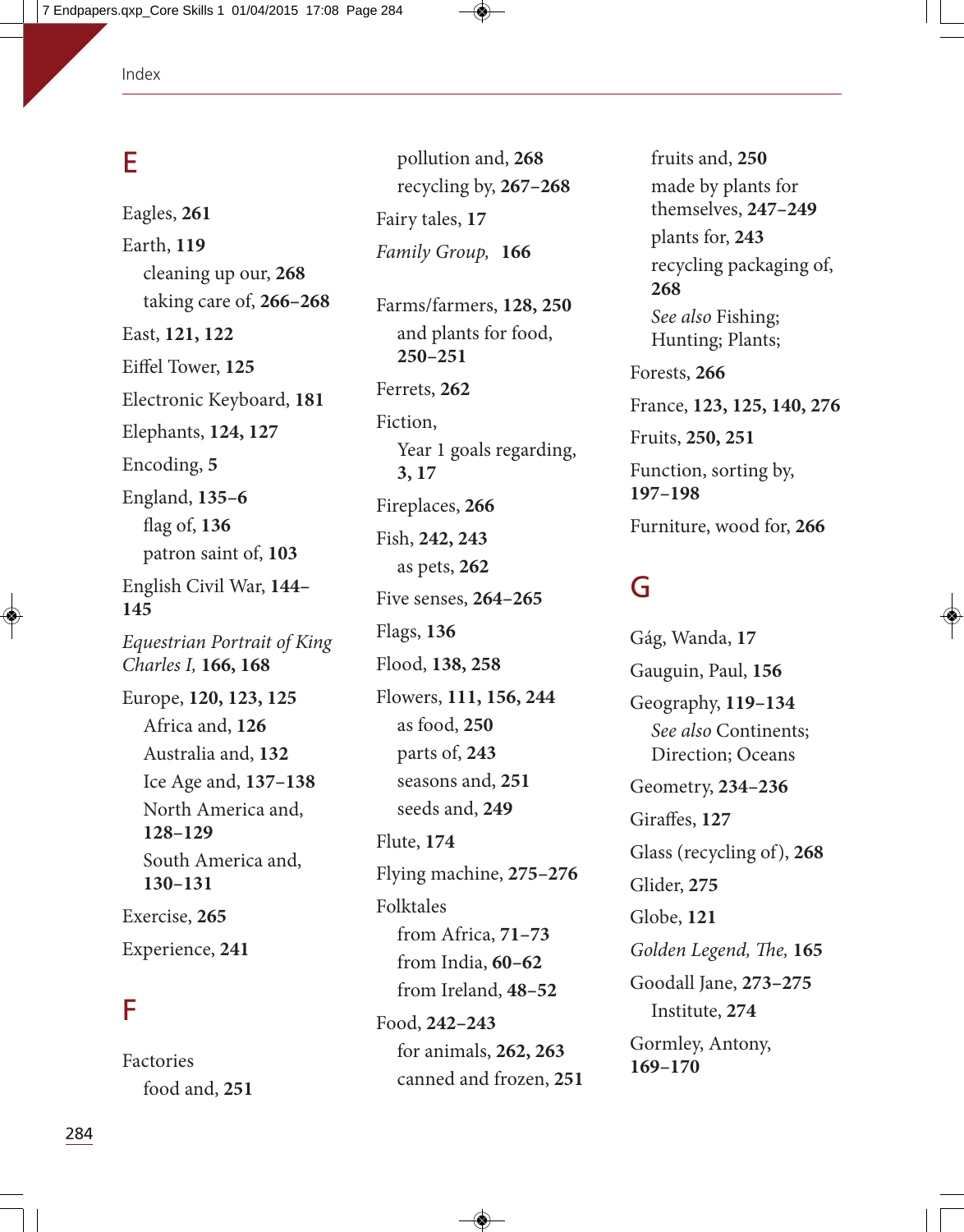Graham Children, The, **161–162** Grain farms, **250** Grand Canyon, **128** Graph, **217** Grasslands, **127** Great Britain 'birthdays' of, **117, 143, 146** Continent of Europe, part of, **123** countries that make up, **135** history of, **137–148** island, an, **137** Kings and Queens of, **113, 125, 135, 141** parliamentary democracy, development of, **141– 148** Prime Minister, role of, **146–148** Union Jack, flag of, **136** Great Wall of China, **124** Green beans, **249** See also Beans Grieg,E. **179** Grimms' Fairy Tales, **56– 60, 62–65, 78–80, 84–91** Guitar, **175**

## H

Hail, **260**

Handprints, **215**  Hearing, **264** Hepworth, Barbara, **166– 167** Hiking, **266** Hippopotamus/hippos, **261, 127** History, British **135–148** emphasising the 'story' in, **117** Year 1 goals regarding, **117** world geography and, **118–134** Hockney, David, **159**  Hogarth, William, **161– 162** Holly bushes, **253** Homes, of animals, **261, 266** See also Houses Hot weather, **252, 254** Houses, See also Buildings; homes Howler monkeys, **131**  Human body, **264–265**

Chimpanzees and, **274– 275** Humid weather, **254** Hunters in the Snow, **158** Hyenas, **127**

#### I

'I Do Not Mind You Winter Wind', **255**  I Spy Colours in Art, **152** Ice, **133** in clouds, **255** as hail, **260**  in snowflakes, **258** Ice Age, **137–138** Iguanas, **262** Illustrators, **52** Imagination, **19, 117, 154** 'In the Hall of the Mountain King', **179** 'In Which Pooh Goes Visiting and Gets into a Tight Place', **92–96** Incas, **131** India, **60** Infant, **167**  Interest, **18–19** Iron, **272** Iron Age, **140** Irrigation, **251**

#### J

Jaguars, **131** Jungles, **71–73, 127, 131, 243**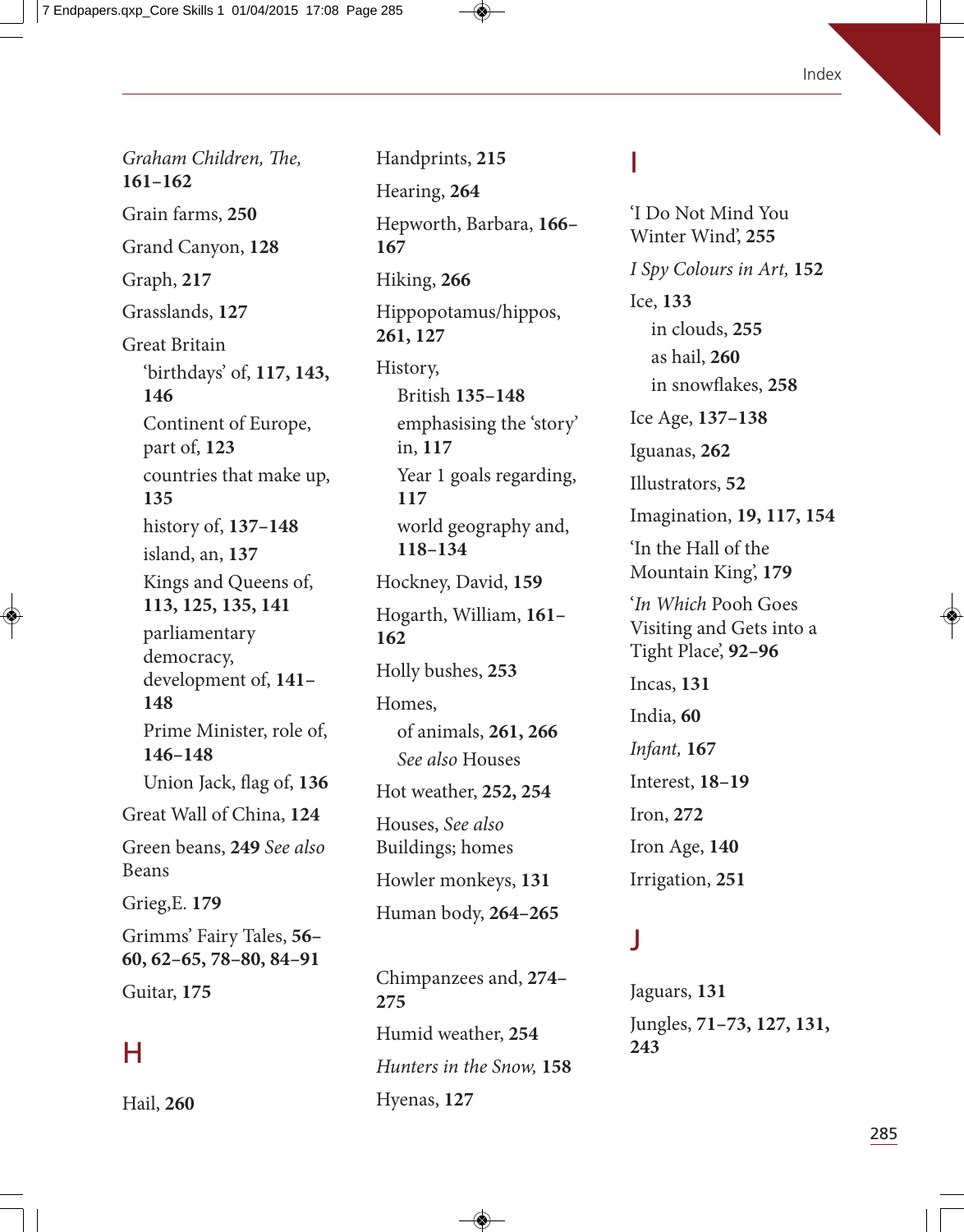# K

Kangaroos, **132–133** Keywords, **11** King and I, The, 176 Kings, **135** of England, **141** King Arthur, **106–110** King Charles I, **144, 145, 166, 168, 169** King Charles II, **145** King George I, **146** King James II, **145** King John, **113, 142– 143** King William III, **145– 146** Kite, **255, 275** Kittens, **111, 263** *Fhree Little,* **36–37,** Koalas, **132, 133**

# L

Land, in Africa, **126–127** oceans vs. **119**  Language, **3–114** exposure to, **5** games with, **12** phonemes of, **4–5, 7** 'playing' with, **12** reading vs. speaking, **4–5**

language Lascaux cave paintings,**138, 154**  Learning to Read: The Great Debate, **3** Le Suer, Hubert, **166, 168** Leaves, **253** seasons and, **251–252** Leopards, **127** Letters and sounds, **5–6, 9, 10** Keywords and, **11** See also 'Sounding out' words Lettuce, **250** Lightning, **260** Lights, turning off, **269** Lines (in art), **159–161** Lions, **40–41, 261** Listening, to books read aloud, **6, 17, 18** to language, **9** to music, **173, 176** Literature, exposure to, **17** guides to, **17–18** year 1 goals regarding, **17** meaning and, **6, 17–19**

See also Reading and writing; Speech/ speaking; Written

See also, Fiction; Nonfiction; Poetry; Stories Littering, **269** Little Dancer Aged Fourteen, **167–168** Llamas, **130** Logging companies, **266** Lord Horatio Nelson, **169** Luncheon, The, 160-161

#### M

Machu Picchu, **131** Magna Carta, **113, 117, 142–143** Magnetism, **269–270** Maple trees, **251, 253** Maps, **121** of Africa, **126** of Antarctica, **133** of Asia, **124** of Australia, **132** of British Isles, **123, 135** of continents, **124, 125, 126, 128, 130, 132, 133**  of Europe, **123, 125** in Ice Age, **137** globe and, **121** of North America, **128** reading, **121–122** of South America, **130**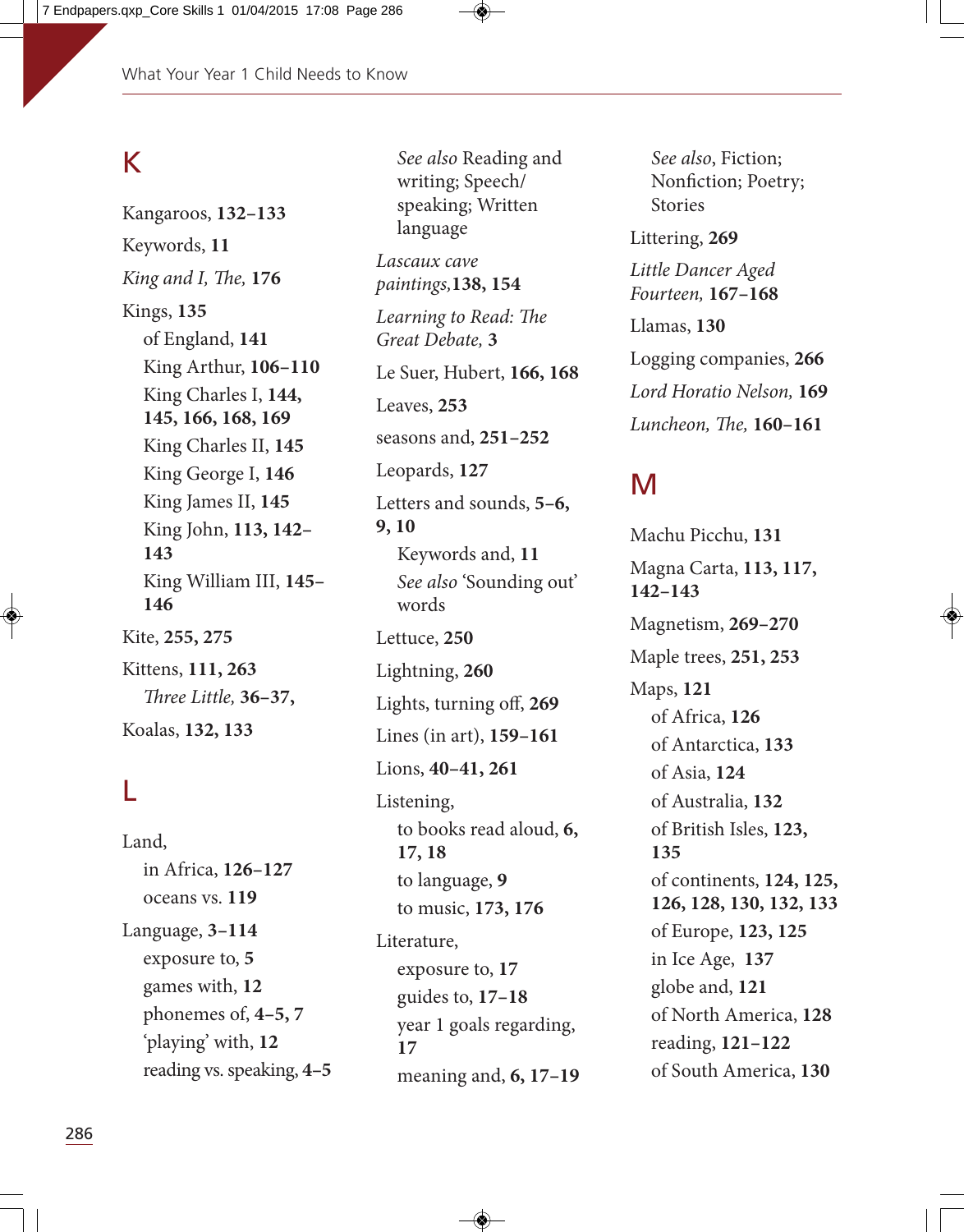of the world, **120, 134** 'March', **176** 'March of the Siamese Children, The, 176 'March of the Toys, The', **176**  Market, in Africa, **127** Marsupials, **133** Mathematics, **195** activities in, **196–203, 206–238** addition in, **222, 225** alike and different (concepts) in, **196, 198** computation in, **222– 225**  geometry and, **234–236** graph and, **217** half (concept) in, **216, 229** heavy and light (concepts) in, **226, 229–230** measurement and, **226–234** money and, **218–221** more and less (concepts) in, **211** most and fewest (concepts) in, **212** numbers and, **204** order words ('first, second' etc.) and, **218** patterns and

classifications in, **196– 203** practice in, **195** resources for, **195** shapes and, **199–203, 235, 236** songs and, **208** sorting and, **197–200** stories and, **225**  subtraction in, **224, 225** time measurement and, **231–234** Measurement, **226–234** Meat, **243, 261** Memorising mathematics and, **222** nursery rhymes and, **19** Memory games, **12** Messes (cleaning up our), **268** Metal, magnets and, **269– 272** Mexico, **129** Milne, A. A., **5, 26, 92–96** Minerals, plants and, **247, 248–249, 261** Miró, Joan, **160** Money, In different countries, **123** mathematics and, **218– 221**

Monkeys, **131, 208, 261, 262.** See also Apes; Chimpanzees Months, **233** Moore, Henry, **166** Mother Goose, **20, 178.** See also Nursery rhymes Mothers, animals as, **133** Mountain lions, **128** Mountains, **128** eagles nests in, **261** Andes, **130** 'Mounties', **129** Mules, **128** Museums, **125, 151, 153** Music, **173–191** activities in, **176–181** children's songs and. See Songs, children's and 'clapping to the beat', **177–178** and high and low sounds, **181** moving to, **176, 178** pitch and, **181** repetition in, **173** resources for, **173–174** rhythm and, **173** singing and, **173, 178–180** See also Singing tempo and, **173, 180.** See also Sounds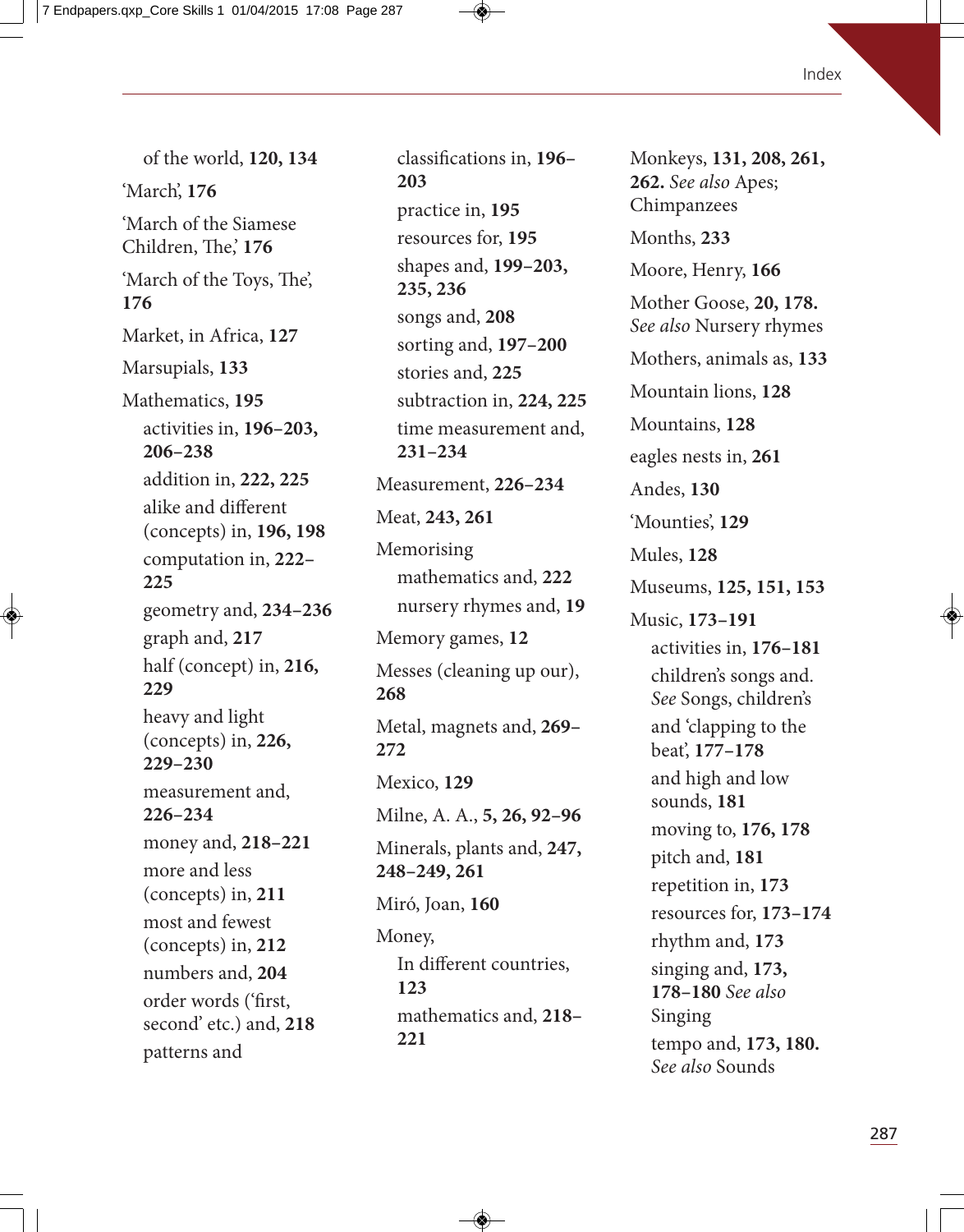Musical instruments, **174–175** Recycling of plastic for, **268**

# N

Nelson's Column, **169**  Nests, **261, 263** New York, **169** Nonfiction, **3–5** Year 1 goals, regarding, **5–6** North, **121, 122** North America, **120, 123, 128–129** Australia and, **132** maps of, **128** North Pole, **122** Nose, **264–265** Number sense, **209–210** Numbers, **204–218** stories involving, **225** writing, **204–205** See also Mathematics Nursery rhymes, memorizing, **19** selected, **22–38** See also Mother Goose; Poetry; Rhymes/ rhyming Nutcracker, The, 176

#### O

Oaks, **113, 244** as deciduous trees, **253** Observation, **241** Oceans, **119.** See also Atlantic Ocean; Pacific **Ocean** Oliver Cromwell, **168–169**  Onion, **250** Orchards, **250, 251** Orchid, **242** Ostriches, **127**

# P

Pacific Ocean, **128, 130** Painting (by children), **151, 152, 155, 201–202, 215** Paintings (famous), **156– 165** Palace guards, **125** Palaces, **125, 141, 168** Panda bears, **124** Paper, **154, 243** recycling of, **267, 268** wood for, **243, 266, 267** Paris, **125** Parliament, development of, **141, 143, 145–148**

Patterns art and, **161, 170** colours and, **203** mathematics and, **196– 203** Peanuts, **249** Peas, **243, 249** Peer Gynt, **179, 180** Peinture, **160**  Pencil on paper, **154** Pencils, wood for, **266** Penguins, **133** Pennies, magnets and, **271** Pets, **262** Phillips, Melanie, **3** Phonemes/phonemic, **4–5, 7** Phonetic spelling, **12** Phonetically controlled reading materials, **10** Phonics, **3, 7, 9, 13** resources for, **13, 15** Piano, **175, 181** Pine trees, **253** Pitch, **173, 181** Place value, **204** Planter, 'see through', **246** Plants, **241, 242–251, 272–273** eaten by animals, **261**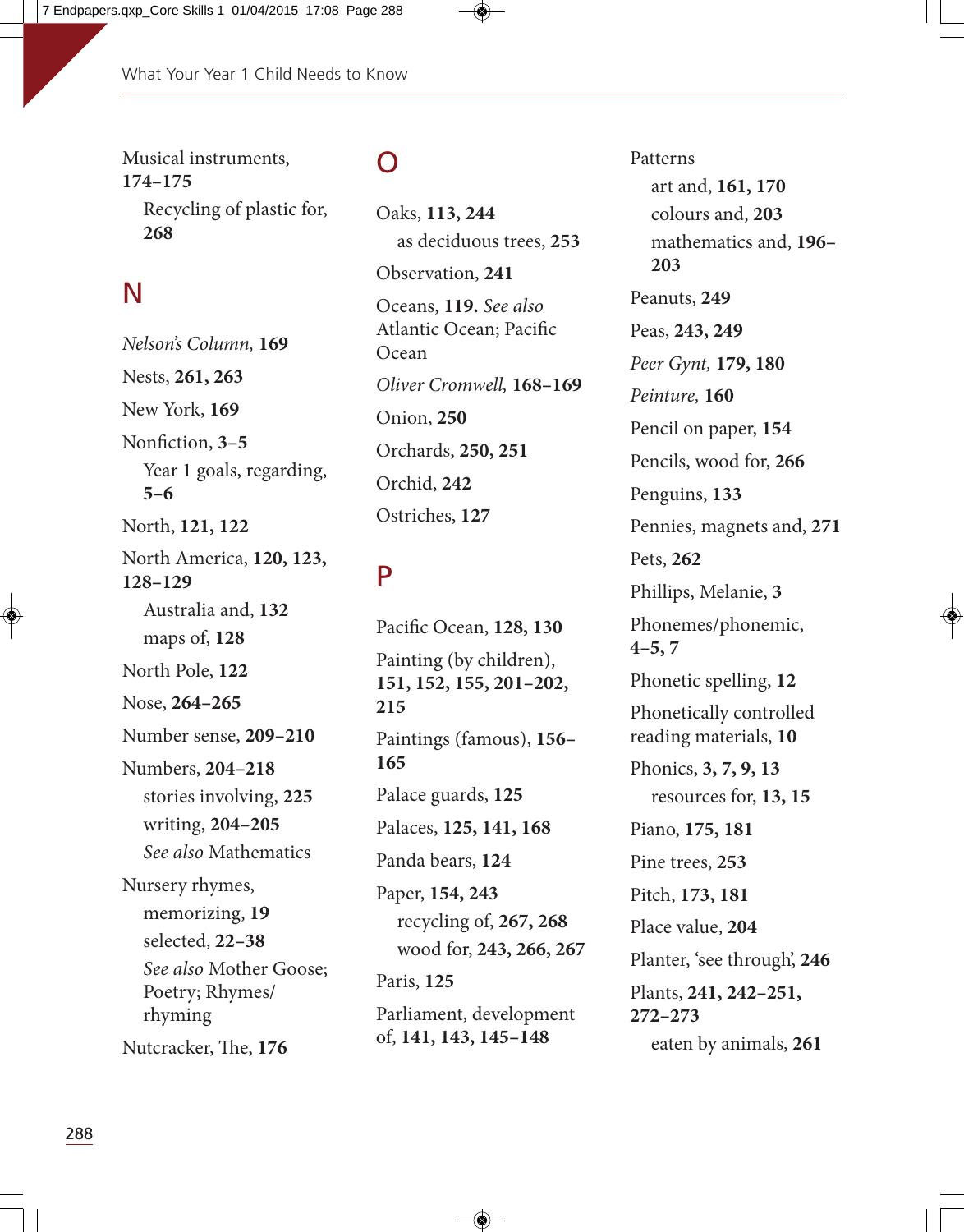rain and, **257** seeds and, **244–249** Plastic (recycling of), **268–269** Platypus, **132** Poetry, **3, 17** activities for, **20, 21** and 'clapping to the beat', **178** collections of, **21** Year 1 goals regarding, **6** music and, **176–178** selections in, **22–38, 255, 257** See also Nursery rhymes; Rhymes/ rhyming Pollution, **268** Position, words of, **234, 237–238** Potato prints, **201–202** Poultry farms, **250** Prairies, **128** Prelutsky, Jack, **17, 255** Printing, potato, **201–202** Prism, **258** Problem solving, mathematics and, **195**

# Q

Queens, **135**

of England, **125, 141** Queen Mary II, **145–146** Queen Elizabeth II, **147**

# R

Rabbits, **261** Radishes, **250** Rain, **254–255, 257–258** crops and, **251** plants and, **257** poems about, **257** In thunderstorms, **260** 'Rain', **257** Rainbow, **258** Rainforest, **131, 242** Reading as critical ability, **3** decoding skills and, **3, 4, 5, 6** keywords and, **11** letters and sounds in. See Letters and sounds phonetically controlled, **9, 12** resources for, **13–16** 'sounding out' words when, **9** and writing, **3–16** Year 1 goals and, **5–6** See also Language Reading to children, **4–5, 18–19**

activities involving, **18– 19** importance of, **11–12, 17** Rectangle, **199, 235** Recycling, **267, 268, 269** Repetition and learning language, **15** mathematics and, **185** reading and, **15, 20.** See also Books, favourite Rhinos, **127** Rhymes/rhyming, **12, 13, 14, 17** activities in, **20–21** counting and, **204** music and, **177** See also Nursery rhymes; Poetry Rhythm, **173**. See also 'Clapping to the beat' Riddles, 12 Right and left directions, **237–238** Rivers, **121, 131, 138** Robins, **263** Rodgers and Hammerstein, **176** Roman Empire, **140** Rose, **243** Rousseau, Henri, **157**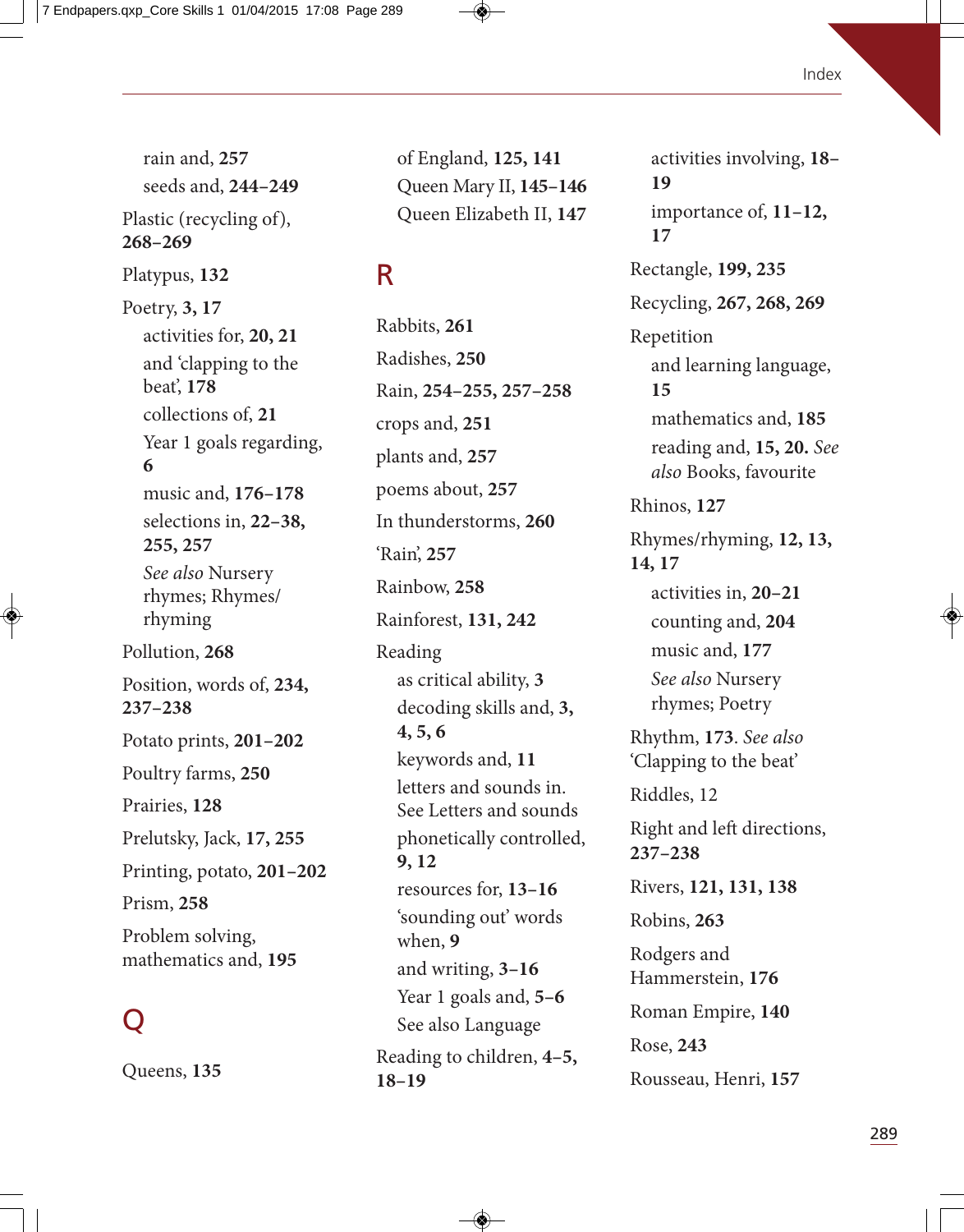Royal Canadian Mounties, **129** Royal Society, the, **273** Rubbish, **268–269**

#### S

St. George's Cross, **136** Saint George and the Dragon, **103–106, 164– 165** Saint-Seans, Camille, **176**  Salmon, **129** Sargent, John Singer, **162– 163** Sayings, **111–114, 272** Science, 241–276 activities in. See Science activities animals and, **261–263** earth and, **266–268** human body and, **264– 265** magnetism and, **269– 272** plants and, **242–251** scientists and, **272–276** seasons and weather and, **251–260** Science activities, plants, **246–249** magnetism, **270–272** snowflakes, **259**

weather vane, **256–257** Scientists (famous), **272– 276** Sculpture, **166–170** Seals, **133** Seasons, **241, 251–253** Senses, five, **264–265** Sequence of events, **19** Serengeti, **127** Seuss, Dr., **5, 15 17** Shapes mathematics and, **199– 202** potato prints and, **201– 202** Sight (sense of), **264** 'Sight words', **10** Simon says, **238** Singing, **173** fast and slow, **180** See also Music; Songs, children's Size Measurement and, **226–228** Sorting by, **196, 197– 198** Skunk cabbage, **243** Sky, weather and, **254– 255** Slavery, **117**

Sleep, **262, 265** Sloths, **131** Smell (sense of), **264, 265** Smoke (pollution), **265** Snakes, **131, 262** Snow, **133, 251, 257, 258** 'Snow White', **84–91** Snowflakes, **258, 259** Snowstorm, **258**  Songs, children's, **178– 179, 180** Counting and, **208** Selected, **182–191** See also Music; Singing Sorting, mathematics and, **196–201** 'Sounding out' words, **9** Sounds, **4, 5, 6, 9** High and low, **181** Keywords and, **11** Loud and quiet, **178– 179** Music and, **176–179** South, **121–122** South America, **130–131** South Pole, **122** Space, **118–120** Speech/speaking learning, **4, 5, 6** poetry for, **20–38** reading vs., **4, 5**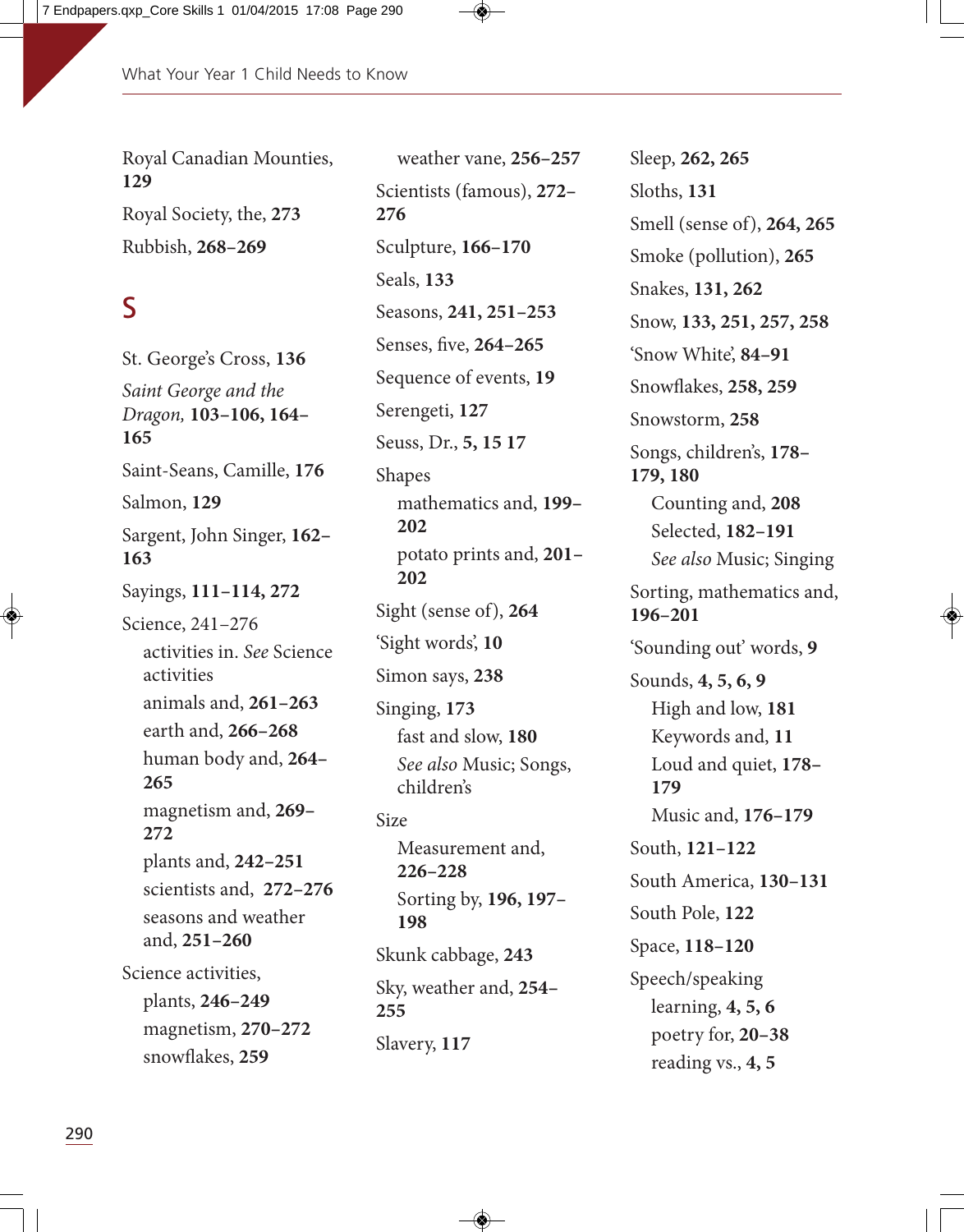Spelling, phonetic, **12** Spring, **251–253** Square, **199, 200, 202, 203, 235–236** Statue of Liberty, **169** Wright, Orville and, **276** Statues, **166–170** Stems, **243, 250** Stern (of flower), **243** Stevenson, Robert Louis, **21, 22, 257** Stonehenge, **139** Stories, acting out, **19** addition and subtraction, **225** discussion of, **19** interpretation of, **19** moral of, **39** recalling details of, **19** retelling, **13** selected, **40–110** sequence of events in, **19** telling, **13** See also Aesop's fables; Fairy tales; Fiction; Folktales; Myths; Sayings; Tall tales; specific titles Stormy weather/storms, **255, 258, 260**

See also Snowstorm,

Story of Dr. Dolittle, The, **273** Subtraction, **204, 224, 225** Summer, **251, 253** Sun, **254** Sunlight/light plants and, **247, 249** prism and, **258** rainbow and, **258** Sunflowers, **156** Surprised!, **157**  Swamps, **128** Syllables, **9**

#### T

Tall tales, **103–110** Tanzania, **274** Taste (sense of), **264, 265** Teddy bears, **133** Temperature, **254** Tempo, **173, 180** ermometer, **254, 226** Thornycroft, Hamo, 169 Thunderstorms, 260 Tigers, **124, 157** Time measurement, **230, 231, 232, 233–234** Tin cans, **268** Tintoretto, Jacopo, **164–5**  Tongue twisters, **12, 253**

Touch (sense of), **264, 265** Toys, wood and, **266** Trees, **242, 244, 251** conservation of, **267** deciduous and evergreen, **253** food from, **251** importance of, **266–268** nests in, **261** parts of, **243** seasons and, **251–252** 'Trepak' (Russian Dance), **176** Triangle, **199, 200–201, 202–203, 235** Trucks, **250** Trumpet, **174** Trunk (of tree), **243**

#### U

Uccello, Paolo, **164–165** Union Jack, **103, 136, 154** United States of America, **128, 276**

#### V

Vampire bats, **131** van Gogh, Vincent, **156** Vegetables, in Africa, **127** farms and, **250–251**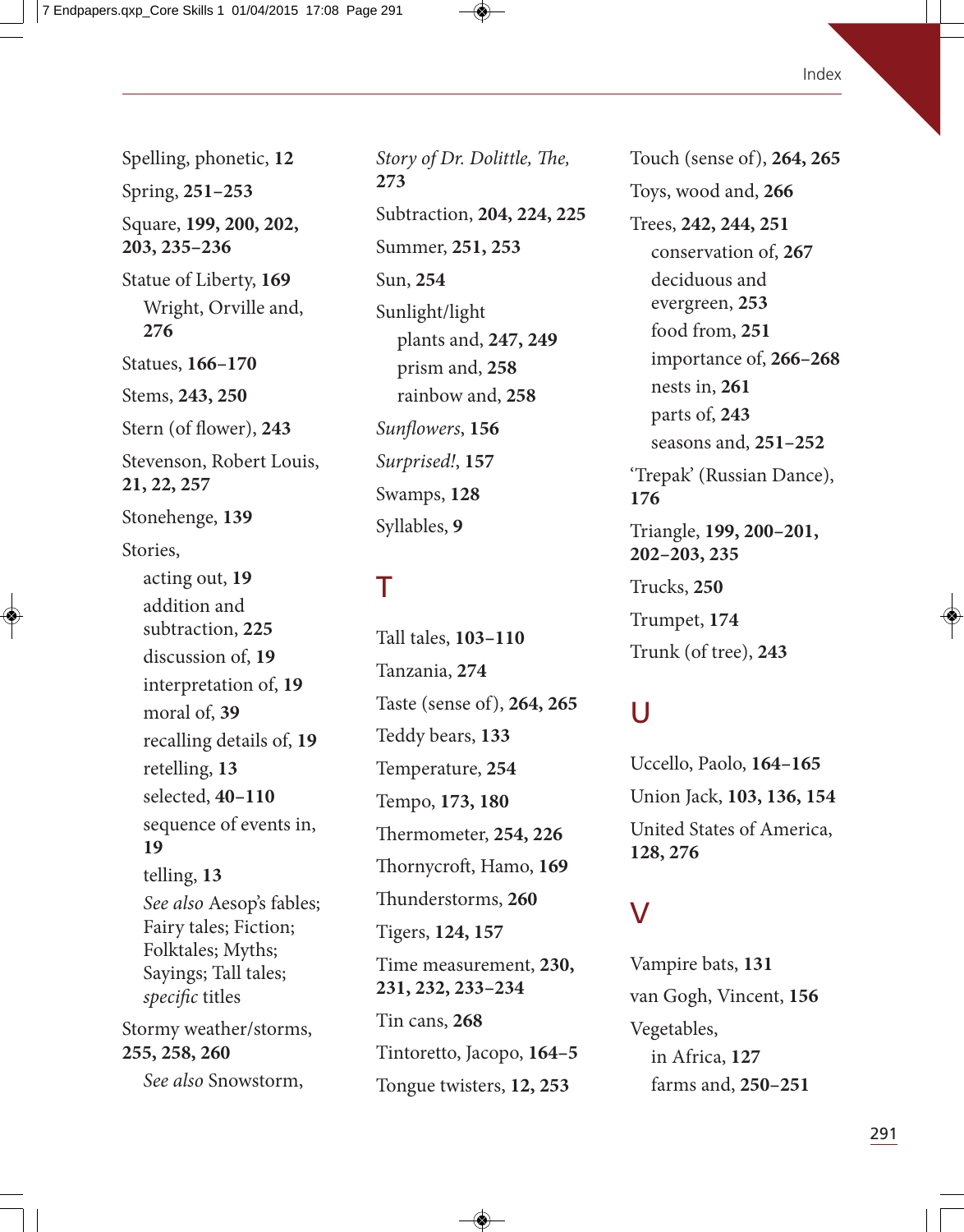fruits and, **250–251** packaging of, **251** recycling of cans used for, **268–269** seeds and, **249–251** lorries and, **251** See also Food; Plants; Seeds; specific ones 'Velveteen Rabbit; or, How Toys Become Real', **96– 102** Violin, **175** Visual arts, **151–170.** See also Art Vowels, **9, 11**

## W

Wallabies, **132** Walpole, Robert, **147–148** Washing hands, **217, 265 Water** for animals, **261, 262** in clouds, **255** conservation of, **267, 269** irrigating with, **251** plants and, **244, 247, 249, 251** See also Rain Weather, **241, 251–260** in Africa, **126, 127** poems about, **255, 257**

seasons and, **251–252** Weather vane, **256–257** Weeds, **251** Weeks, **233–234** Weight, measurement and, **226, 229–230** West, **121–122** Whales, **133, 263** Wheat, **139, 243, 249** farms and, **250–251** Williams, Margery, **96– 102** Wind, **255, 256–257** Winnie-the-Pooh, **92–96** Winter, **251, 253, 258** wind in, **255** Wood, **266** camping and hiking in, **266** sculpture made of, **166–167** See also Forests: Lumber; Trees; Woods Words, **19** associating spoken with written, **19** of direction and position, **234, 237–238** 'sight', **9–10**

'sounding out', **9** See also Keywords; Letters and sounds

World history and

geography, **118–134** Wright, Wilbur and Orville, **275–276** Writing, basic skills/conventions of, **5** dictating and, **12–13** encoding and, **5** of numerals, **204–205** paper and, **243, 266** phonetic spelling in, **12** practice in, **12** and reading, **3–16** right-handed vs. lefthanded, **8** Written language, **7** alphabetic principle of, **9** codes of, **4** meaningful, **6**

## X

Xylophone, **181**

Z

Y

Zebras, **127, 134, 159**